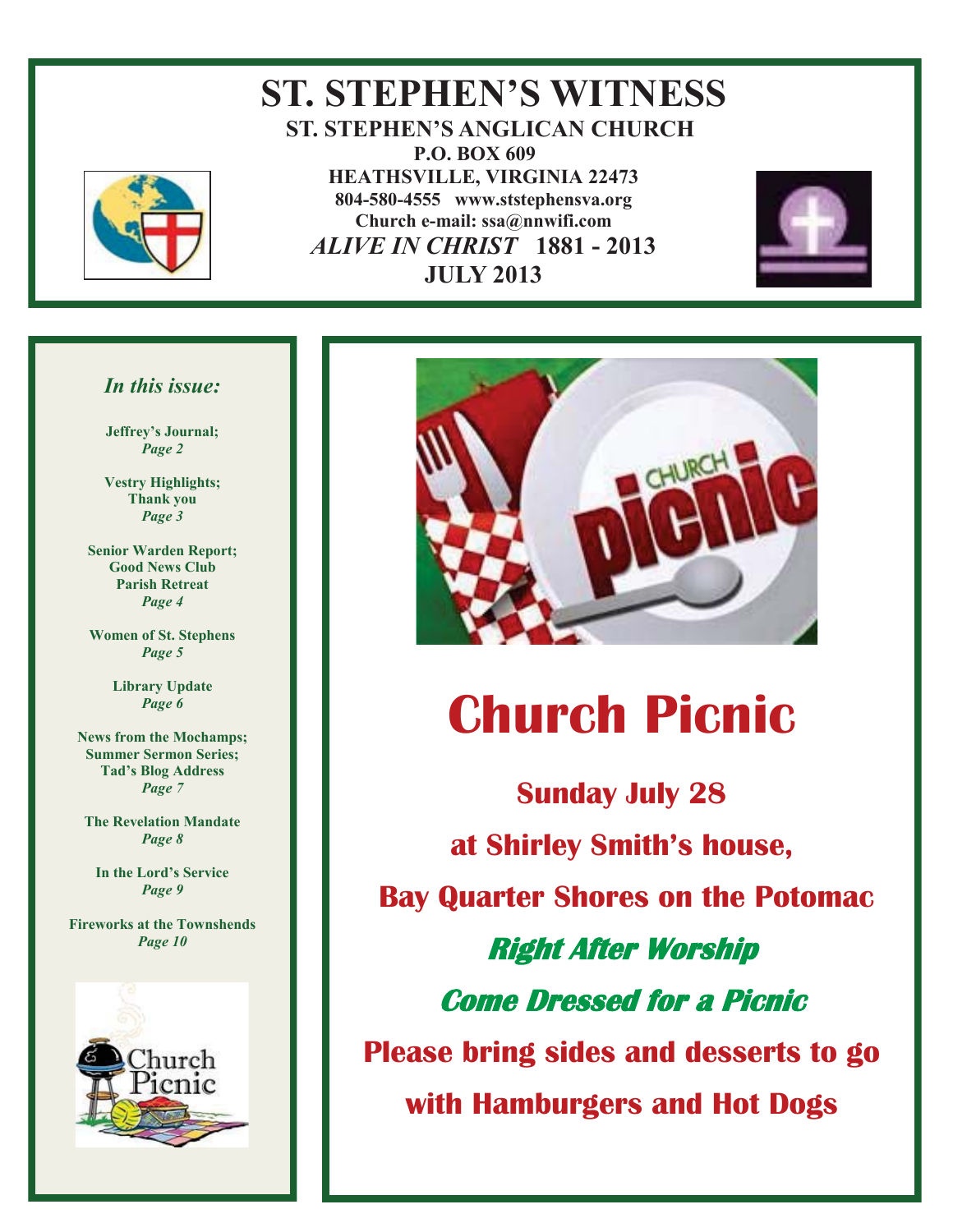

## Jeffrey ' s Journal

 On July 4, we celebrate Independence Day, the birthday of our nation. A central aspect of

our celebration is the freedom we enjoy as Americans. Our Bill of Rights guarantees us freedom of speech, and the free exercise of religion, among other fundamental human rights which are given to us by our Creator, and cannot be taken from us. As I reflect on freedom this  $4<sup>th</sup>$ of July, I must observe how confused, convoluted and downright corrupted those "guarantees" have become. How, for example, does the School District in Joshua, Texas imagine they had the power under our Constitution to turn off the microphone on Valedictorian Remington Reimer when in his valedictory address he gave thanks to Jesus for his salvation? Isn't he free to exercise his religion? Doesn't he have the right of free speech?

 There has been much talk lately about what military chaplains can and cannot do in their important work of being spiritual guides to our troops. Internal Defense Department policies have gotten so threatening to Christian chaplains that a section was added to the 2014 National Defense Authorization Act which would ensure religious liberty for service men and women in the armed forces. The House Armed Services Committee approved the amendment last week. And yet, President Obama then declared, "The Administration strongly objects to section 530, which would require the Armed Forces to accommodate, except in cases of military necessity, 'actions and speech' reflecting the 'conscience, moral principles, or religious beliefs of the member.'"

 How can we have gotten to this point? There is a clear answer for the Christian believer: Satan has sown confusion. Satan's tactics include the perversion of all good things God gives us. We see it happening throughout our culture:

- Beauty: God makes things beautiful, and we highly value them. Now we portray as beautiful a woman with an unhealthy, skinny, highly sculpted, brightly painted body.
- Sex: God created sex as a good thing, a blessing when enjoyed in His way. Now Satan has sold our culture on the idea that fulfilling your sexual desires with anyone, at any age, in any way is vital to your

self-actualization.

- Food: The Bible speaks often and glowingly about banquets and rich food and wine, for these are signs of God's love. But Satan has made food such a desirable thing that most Americans are overweight and are at risk of heart attack, stroke and diabetes.
- Abundance: God's abundance is infinite, and He shares it with us. Satan has taken this blessing and made us worship money and seek opulence, luxury, and excess. Enough is never enough.

 Satan has done the same thing with freedom. From the very beginning, in the Garden of Eden, Satan took our freedom and turned it against us. He pointed out to Eve that she was not a puppet, and was free to do what God said she must not do. And so she and Adam ate of the one tree God forbade them to eat from. Freedom is one of the highest values of our culture. And so Satan is using that high value against us. Now there is perceived a freedom for non-believers not to have to hear the name of Jesus. Isn't that just perfect for Satan? So the free exercise of religion is becoming something that can no longer be done in the Public Square. It seems we are expected to exercise our religious freedom in private places where people don't have to see if they don't want to. And we had better be careful what we say, because people today are deemed free not to have anyone say their behavior is sinful. Without the message of sin, how does God's salvation make any sense? And isn't that just what Satan wants?

The Bible tells us, "It is for freedom that Christ has set us free. Stand firm, then, and do not let yourselves be burdened again by a yoke of slavery." (Galatians 5:1) It is God's intention that "the creation itself will be liberated from its bondage to decay and brought into the glorious freedom of the children of God." (Romans 8:21) Enjoy your freedom. Talk about Jesus in the public square. Be His witnesses. Proclaim His good news. Offer His salvation. No law or judge or policy can take that from you. You have been endowed by your Creator with this unalienable right. Happy Independence Day.

Yours in Christ, Jeffrey O. Cerar, Pastor

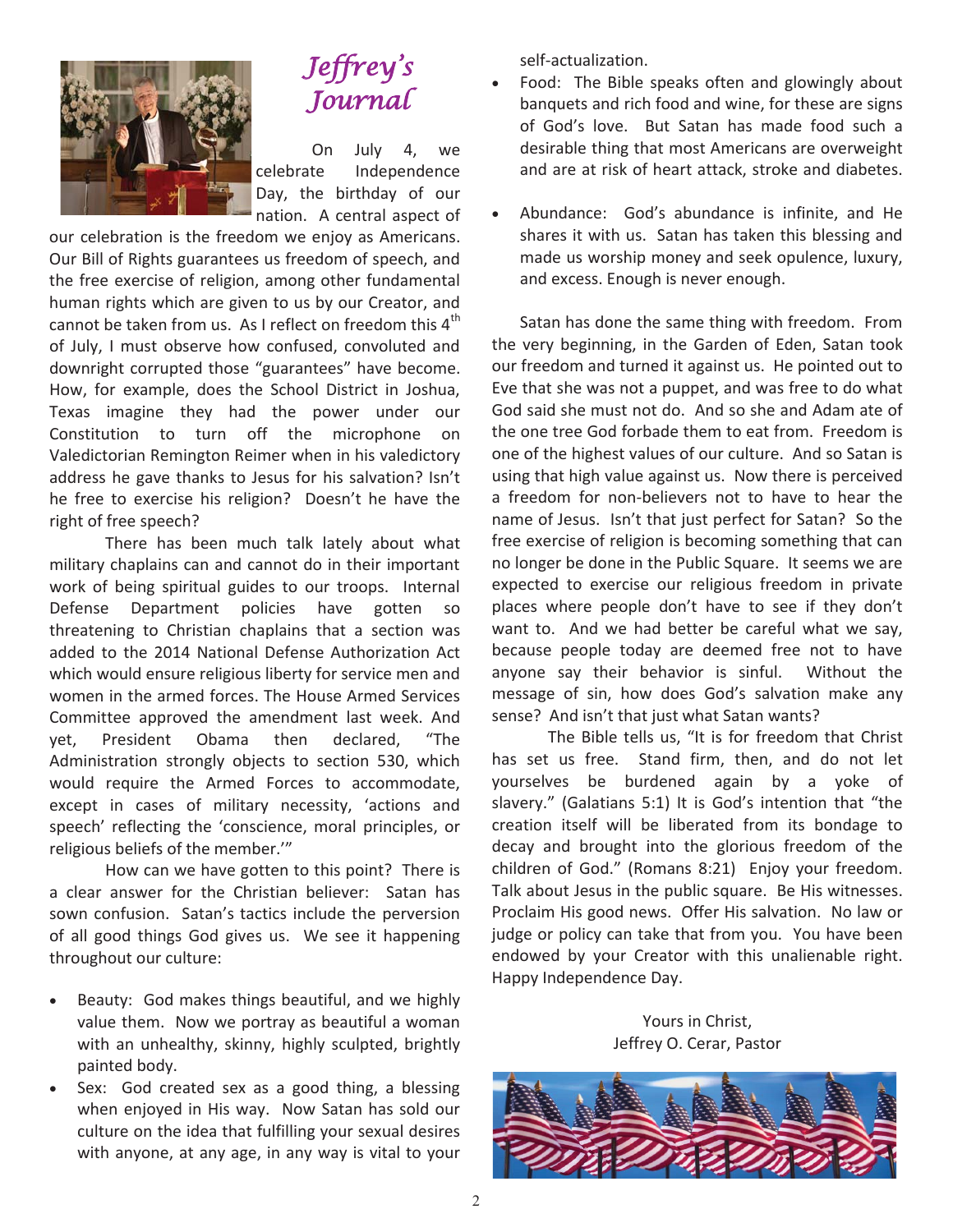# Vestry Highlights

from the June 2013 Meeting

Building Project:

- Elaine reported that the bid from the Bank of Lancaster was selected for the construction loan for the new building
- •The house on the property will be razed this week
- •The soil has been tested and there is no "bad" soil on the property
- •The plans for the kitchen have been finalized
- •The architect will be here next week for discussions on the building

The Good News Club will meet at First Baptist Church the week of July 22 thru 26

The School Board has voted to approve having the Good News Club at the school for the next school year.

The Rector and Deacon continue meeting with the neighborhood groups.

Will Stallings' teaching of "The Theology of the Body" was attended by people from five churches from four denominations (Anglican, Baptist, Methodist and Roman Catholic).

The Rector discussed the "Call 2 Fall" which will be on June 30 for everyone to kneel for a few minutes to pray for our county.

The following were approved for Outreach support:

- Tad de Bordenave for his trip to Nigeria
- Betsy Joslyn for coaching and ministry at Christian Soccer camp to inner city kids for the summer
- **SOMA**
- **AFM**
- **New Wineskins**
- Samaritan's purse
- **Kairos**
- **ARDF**
- Anglicans for Life

The church picnic is scheduled for July 28

The Rector is interviewing for a Nursery attendant for Sunday mornings

Discussion continued on "Whom does God want us to reach?"



Thank you to **Laddie Townshend** for his donation of 150 tomato plants to our Thrift Shop. They sold for \$2.50 to \$3.50 each!

Thank you to **Lucy Logan** for planting all the beautiful flowers in front of the Thrift Shop.

Bless you both!

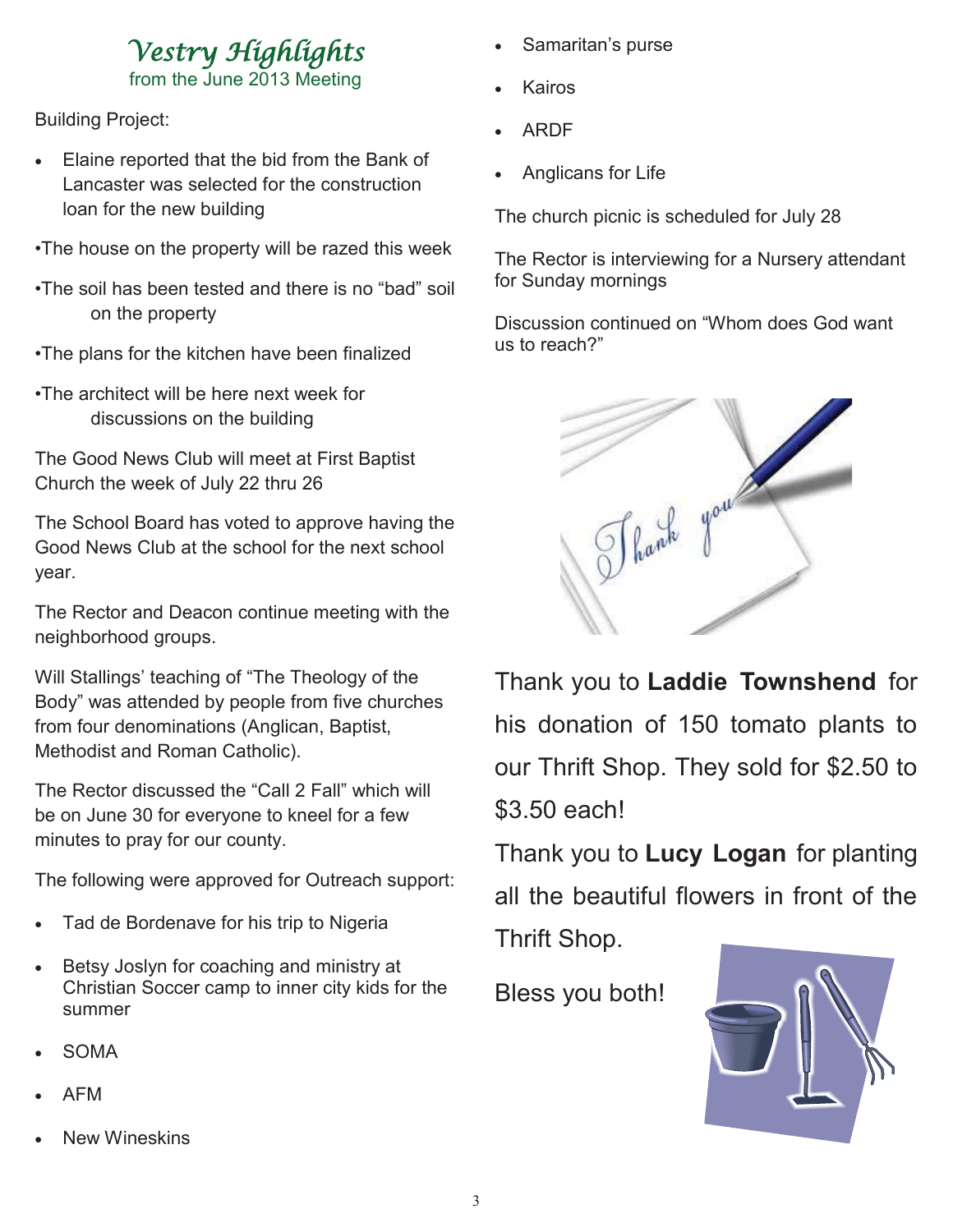

## Senior Warden Report

God's directions for the construction of the tabernacle and its furnishings were detailed and demanding as recorded in the book of Exodus. Yet God did not relieve the Israelites from other tasks and instructions He had provided before, such as the caring for widows, children and others in need. As we construct God's church, we still have our outreach and mission requirements to fulfill. Accordingly, the vestry provided funding to several local, national and international charities during its June meeting.

Our church calendar for June and July is full of wonderful and God-filled events. I encourage you to attend and support these activities as you can.

We are hosting with First Baptist Church, a Good News Five-Day Club July 22-26 to continue the success we achieved during the spring with the weekly Good News Club for Northumberland County school children. Contact Margaret Radcliff if you want to be a part of the July Good News program. A huge thank you to Margaret, Constance McDearmon, and all the folks who are bringing the good news to our children.

The church building committee, Architect David Norden, and many other professionals are working hard to finish the plans, studies and requirements necessary to award a construction contract later this summer. It is amazing and sometimes shocking to discover the dotting of the i's and crossing of the t's that are involved in building a church in our great Commonwealth. I wonder how Moses and Aaron would have handled these requirements.

The old Blackwell house will be removed by the time you read this newsletter. We have taken the precautions to protect the trees so they will continue to be an important part of our church plans. Thanks to the brave souls who attended our fence-building party on Saturday and raised the bright orange barriers.

David Norton will meet with the building committee this week to once again coordinate our requirements with his plans. These details are an important part of getting the construction documents correct before we ask for construction bids.

I know you want to see action—bulldozers, concrete trucks and all of the others things. We are getting there. Hang in there with us, PLEASE.

In Christ,

#### George

\*\*\*\*\*\*\*\*\*\*\*\*\*\*\*\*\*\*\*\*\*\*\*  $\star$ **Good News about the Good News Club**   $\frac{1}{\sqrt{2}}$  $\frac{1}{\mathcal{N}}$  $\stackrel{\star}{\text{A}}$  St. Stephen's and First Baptist Church will co- $\frac{1}{\sqrt{2}}$ host a 5-Day Good News Club on July 22-26  $\star$  from 1:00 to 2:30 PM. This summer there will  $\overline{a}$  be three 5-Day Clubs at three different churches. A team from several congregations  $\star$  will be working on the 5-Day Club at FBC/St.  $\star$  Stephen's. If you would like to help, please  $\frac{1}{\lambda}$  call Margaret Radcliffe at 580-3324. These  $\mathcal{L}_{\mathbf{R}}$  events are an extension of the Good News  $\star$  Club, an after-school Christian program for  $\stackrel{\star}{\text{A}}$  children ages 5-12. This year, we ministered ☆  $\hat{\mathbf{r}}$  to 30-40 children at the YMCA after school.  $\star$  The School Board has agreed that in the  $\frac{\pi}{4}$  coming year, the Good News Club will take  $\star$  place at the school. D

\*\*\*\*\*\*\*\*\*\*\*\*\*\*\*\*\*\*\*\*\*\*\*



**Mark your calendar. —Act Now!**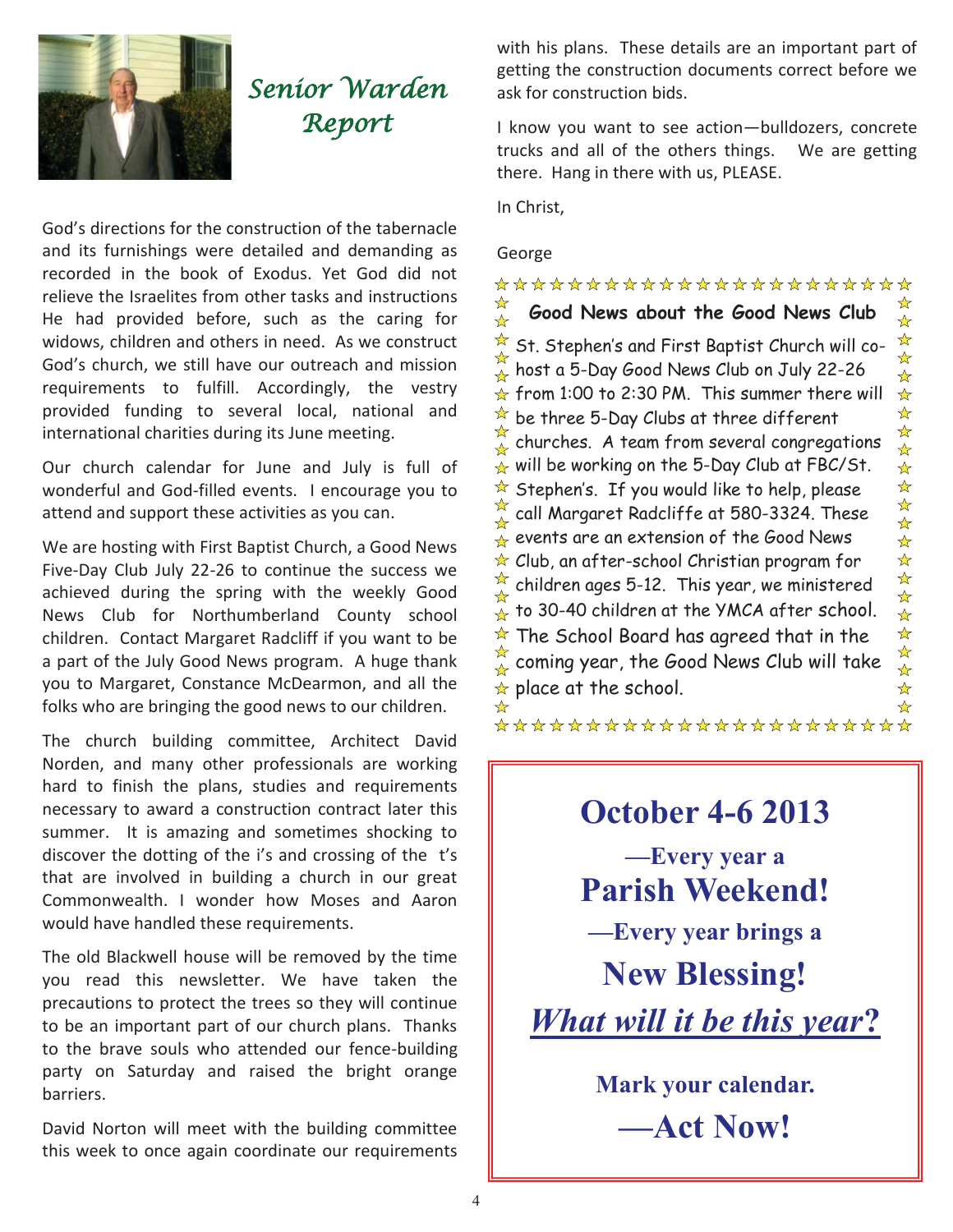

## A Report From the President

On May 23<sup>rd</sup> the Leadership Team for the Women met to review any unfinished business until we meet again in August to plan for the fall. If you have any suggestions or ideas for the future of the ministry or how it could better meet your needs, please email me or give me a call. We welcome all suggestions and ideas.

We were very pleased to present a \$1,000.00 scholarship check to Caitlyn Cralle on Youth Sunday in early June, and we also voted to send \$100.00 through the Anglican Relief and Development Fund to the victims of the Oklahoma tornadoes. We purchased and distributed olive wood crosses to our men on Father's Day out of appreciation for their example of godly fatherhood and also for the countless ways they lend a hand to the women's ministry.

On a gorgeous Saturday morning on June 22<sup>nd</sup> over twenty women gathered at the Club House at Mallard Bay for our annual potluck picnic. It was a wonderful morning of fellowship in this lovely setting, and we all came away feeling more connected as sisters in Christ. Also joining us on this occasion were Jeffrey, Lynne and Marion and it was indeed a treat to have them in our midst. I want to thank Suzy Norman, Eleanor Semerjian, Mary Swann and Priscilla Williams, all members of the Leadership Team, for their servanthood in setting up for this event and then cleaning up afterwards. In addition, thanks go to Melinda Floom who led us in a fun mixer where we got to know each other more intimately, and to Dixie Goertemiller for leading us in joyful song. Mary Swann read Psalm 46 which highlights the security we have in God who is our refuge, strength, an every present help in trouble. Then she asked us to go in pairs to a quiet spot and to share and pray for each other. It was a precious time to come before the Lord with a sister in Christ and to lift up our concerns and needs to our

Almighty God and Father. After a marvelous meal consisting of delicious dishes brought by those present, we celebrated Lynne Cerar's birthday and presented her with a beautiful arrangement of flowers from the Women of St. Stephen's Anglican Church.

By now you have received a brochure for our fifth Women's Retreat on July 19 and 20 at Stratford Hall. We will be led by Jill Melton, a noted speaker and author from the DC area. Mary Swann and I met Jill on Easter Sunday when she and her husband came to our worship service. Jill expressed an interest in perhaps providing a program for us. After further communication, Mary Swann and I felt that Jill was the right person to lead our retreat. You will find further information about Jill on the brochure. We are also delighted that Connie Linsley will be returning to lead us in worship. Those of you who attended the retreat two summers ago will remember what a gifted musician and spirit led woman she is.

All best wishes to all of you over these summer months which I pray are filled with joyous moments to cherish, reflective times of quiet and relaxing days of a more leisurely pace. For those of you who are in town, I will look forward to welcoming you to Stratford Hall on July 19<sup>th</sup> for our fifth Women's Retreat. Invite a friend to join you!

Blessings and love, Donna



## One of our Friends at First Baptist Church

The women of St. Stephen's were joined at their annual picnic at Mallard Bay on June 22, 2013 by Etta Butler who was there representing the women of First Baptist Church. Upon engaging her in conversation, we found that she does private sitting. If you need, or know anyone in need of a private sitter, she is looking for work and would appreciate you considering her. She is willing to work between the hours of 800AM – 700PM, and can be reached at 804-580-7543.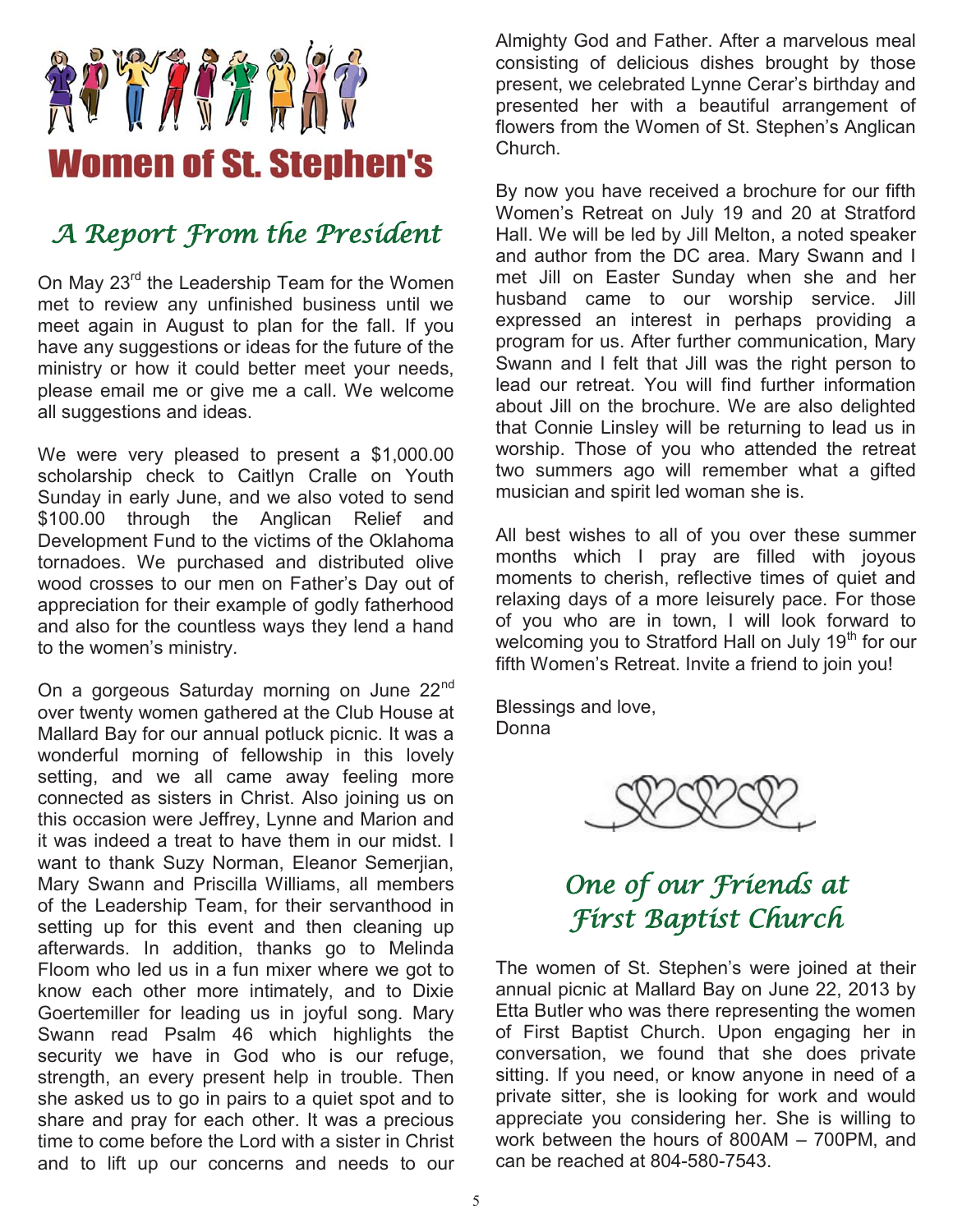## Library Update

from Margaret Radcliffe

Last month I announced that the St. Stephen's library is open. Well, it is, just not all the way. There are a few things remaining things to be done, so if there is anyone particularly interested in helping, please let me know! In the meantime, books and audio materials are available for check out.

 This month brought a few new additions which may be found on the top shelf of the library. They are:

#### *Just As I Am* - Billy Graham's 1997 autobiography

*Billy Graham***:** *God's Ambassador* - the only Billy Graham Evangelistic Associationauthorized video biography, hosted by Sir David Frost (122 minutes DVD) It is an amazing story of an amazing man who gave his life to Christ at the age of sixteen at a revival meeting that his friend encouraged him to attend. God called Billy Graham to preach the Gospel, something he never wavered from doing, despite his initial reluctance.

*Gladys Aylward***,** *the Little Woman* - Gladys Aylward's own story of her extraordinary missionary work in China beginning in 1932. Alan Burgess wrote a book about Miss Aylward entitled *The Small Woman* that was made into a movie in 1958 starring Ingrid Bergman. The movie is entitled *The Inn of the Sixth Happiness*. All three accounts are excellent, but Gladys' own short book is best. It is full of stories of God's incredible life-transforming work through this determined, unassuming, and unlikely missionary servant. Very inspiring!

*Genesis in Space and Time* by Francis Schaeffer.

*The Reason for God***:** *Conversations on Faith and Life* (DVD and DVD Discussion Guide) by Timothy Keller. Our 2013 Lenten Series featured clips and discussion from this DVD. This is your chance to watch the whole DVD including discussion of such questions as

> Isn't the Bible a Myth? How Can You Say There is Only One Way to God? What About Other Religions? What Gives You the Right to Tell Me How to Live My Life? Why Does God Allow Suffering? Why is the Church Responsible for So Much Injustice? How Can God Be Full of Love and Wrath at the Same Time? and How Can God Send Good People to Hell?

 Summer time is a great time for reading. Check out our wonderful collection of Christian books. And share one with a friend!

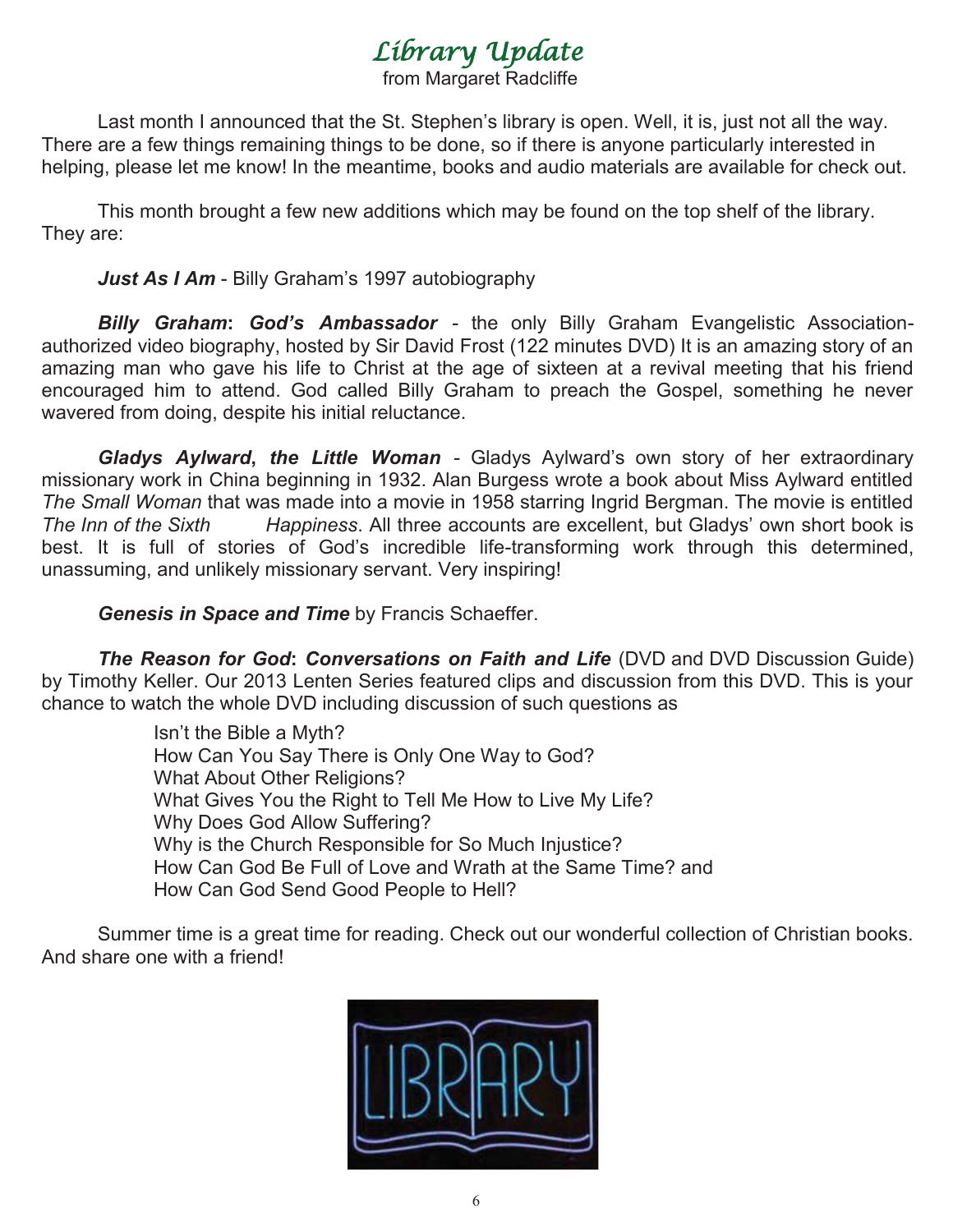Dear Friends of St. Stephen's,

After the longest winter in both our lives, we're emerging! Thirty four inches of snow was quite impressive! I'll start with the good news: Katrina just found a part-time job, which is a good beginning after months of search, applications and interviews. As for myself, I expected to substitute, but the cold, and after that the New Hampshire pollen gave me allergies that kept me from hitting the classroom.

We've been busy with our small group, St. Michael's, meeting in small groups, prayer walking, worshipping, serving meals to the poor, etc. Katrina and I have been networking every time an opportunity shows up in the community. As a result, we're members of the French Club (a large population originally from Quebec) and the International Fellowship Group, and attend other groups or events. We've also been active with the ecumenical group of Rochester.

So, we're still in the process of connecting with and knowing the social fabric of the Greater Rochester. We will tell you more about all this in a newsletter.

Thank you one more time for your prayers, for the precious time we spent with you, and for your financial support that has been crucial for us in order to be here on our mission field. Please consider us as your missionaries in New Hampshire!

Also, congratulations for the Ground Breaking on the site of the future St. Stephen's home church!

You are in our prayers, Daniel and Katrina Mochamps



(Photo: we go to the beach for the first time in June, on the day of our anniversary)



## "The Good Life " The Rev. Jeffrey Cerar

- June 30 The Good Life: Freedom in the Holy Spirit
- July 7 The Good Life: The Honor of Serving God
- July 14 The Good Life: Operating in God's Strength
- July 21 The Good Life: Intimacy with Jesus
- July 28 The Good Life: Accessing God's Wisdom



Nigeria trip is: *travelswithtadpole.blogspot.com*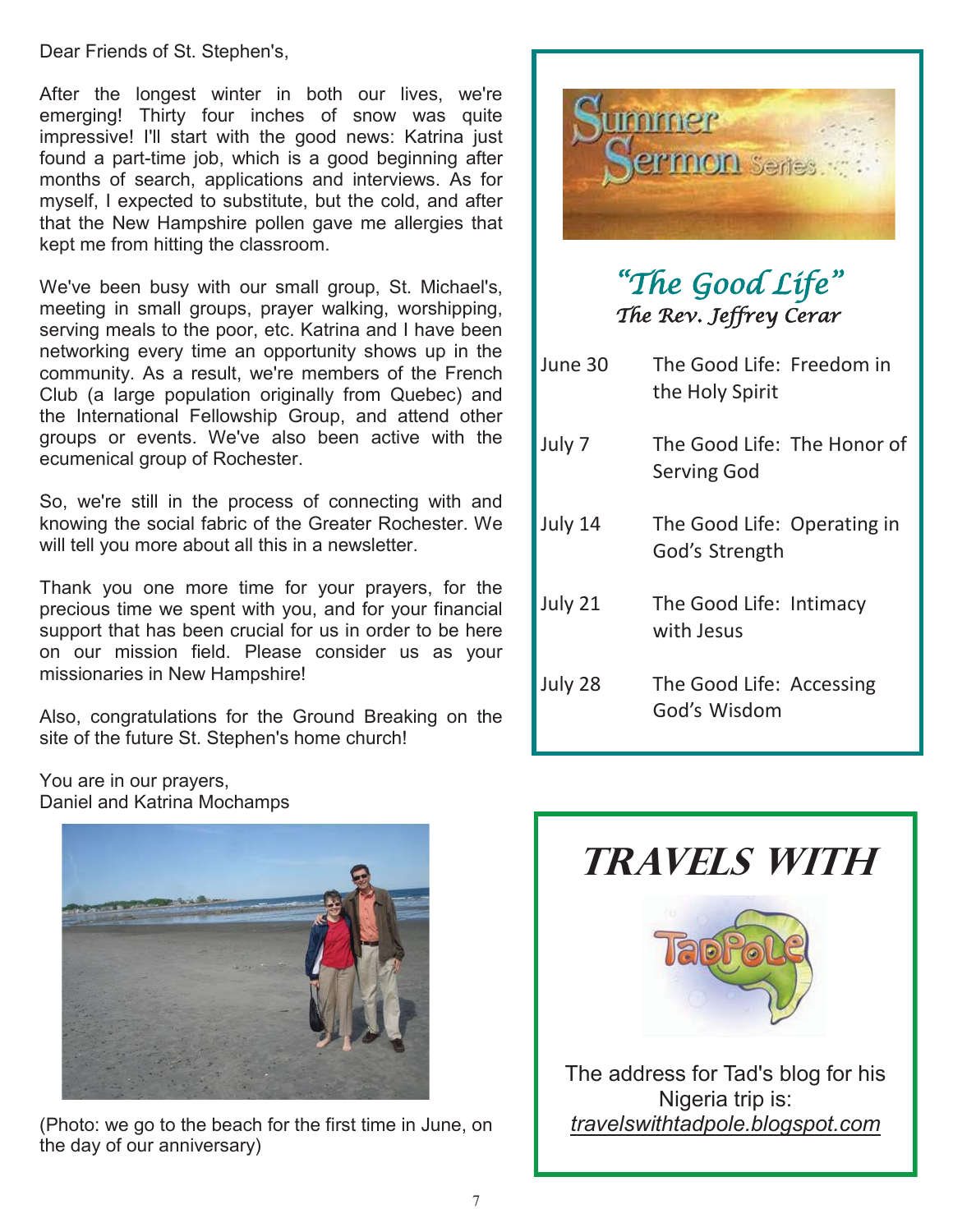#### Book Review *The Revelation Mandate: The Foundations of the Priesthood of Every Believer By Todd Lewis*

 On a recent afternoon, I sat on the back porch of Wellspring with Todd Lewis, reclining in an Adirondack chair and sipping iced tea. For anyone who doesn't know, Wellspring is the Lewis' home located just west of Fleeton, an old farmhouse and adjacent waterfront acreage. It is, to some of us, heaven on earth! My reason for being there was to interview Todd about his book, published last year. Before I could begin, he mentioned in his offhand sort of way his upcoming trip to Atlanta to appear on a Christian television talk show, an invitation to travel to Hawaii for a radio interview, and an award his book recently won. Wow!

We talked of many things, but the two I want to relate here are how he came to write the book and what it is about.

 Todd Lewis is a reader and a thinker. And he prays. From those three actions arose over the course of many years a way of understanding the Bible in ways not generally understood by the average modern Christian. When Todd found himself laid up with an injured ankle a few years back, he began writing a series of articles for our St. Stephen's newsletter, expounding that theory. These he titled "Revelation Digest" and they are compiled in a folder in our library under "Local Authors". Concurrently, Todd was teaching a weekly Bible study class on the book of Revelation, further testing out and refining his ideas. Following the success of both class and articles, Todd acted on the advice of Judy LeHardy who said to him one day, "You ought to write a book!"

 In that book, *The Revelation Mandate*, Todd presents a way of understanding the Bible that is both literal and figurative. Never does he stray from the biblical factual account of events, but to them he adds a figurative and theological understanding, asserting that everything in the Bible has meaning in terms of the covenantal relationship between God and His people. Thus, we understand from the book of Acts not only that Jesus ascended into the clouds, but that the clouds are an image of the heavenly realm, signifying Jesus being raised to a position of ultimate authority in heaven and on earth. Another key element of his theory is the importance of the

total destruction of the Temple in A.D. 70 and the massacre and dispersion of the Jews of that time by the Romans, signifying the end of the old covenant and the beginning of the new. Finally, Todd asserts the priesthood of every believer - the idea that the Church is to overcome, that is, to rule, not in the worldly, sinful sense of lording over the earth and its people, but in caring for and cultivating them. The Church has been given the task of bringing the world into total submission to Christ and our means of doing so are given in Ephesians 6; that is through the Word of God and prayer. This contrasts with the popular but escapist idea that we Christians are simply to endure this life while we wait for the next or the idea of old that Christians are to conquer the unbelieving world by force.

 Asked if he has a second book in mind, Todd confessed to having several, one on the book of Genesis, one on the book of Ezekiel, and a workbook of sorts to explain and explore in more depth the biblical concepts he presents in his Revelation book. In the meantime, *The Revelation Mandate* can be purchased at amazon.com or from Todd, or it can be borrowed from our St. Stephen's library! And while you read (or before you read), think about joining Todd's class on Revelation which has begun to meet at Wellspring on Wednesday afternoons from 3-5 p.m.

 In Todd's own words found at the conclusion of his introduction, "It is fondly hoped that that this book will delight the reader by making evident how wonderfully Revelation elucidates and weaves all of Scripture together." And so it will and so it does!



"Wireless communication is nothing new. I've been praying for 75 years!"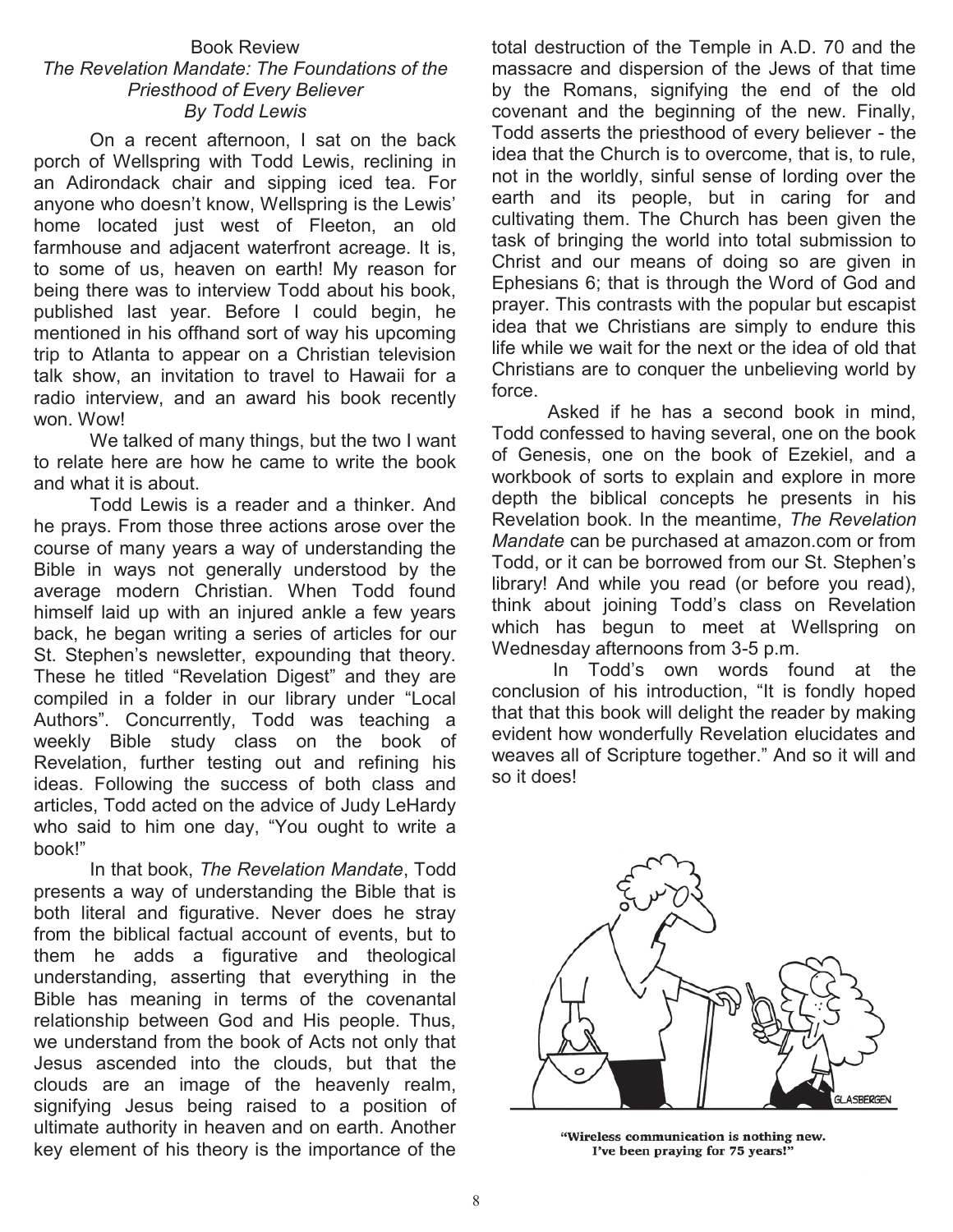## **IN THE LORD'S SERVICE**

#### **Ushers\***

July 7 Lyn Neira, Marie Carstensen July 14 Susan Thomas, Steve Proctor July 21 July 28 Aug. 4

**\*** While Doug Smoot is in the hospital and/ or recuperating, it would help to have you volunteer to usher, rather than his having to call and ask. Please give him a helping hand—and a prayer or two. Thanks, Leslie

#### **Acolytes**

| July<br>7 | <b>Sarah Saunders</b> |
|-----------|-----------------------|
| July 14   | <b>Chris Cralle</b>   |
| July 21   | <b>Marley Kimmitt</b> |
| July 28   | <b>Emma Saunders</b>  |
| Aug. 4    | <b>Caitlyn Cralle</b> |

#### **Lesson Readers**

| July<br>$\overline{7}$<br>July 14 | Barbara Seed (L)<br>Dick Seed (P) Elaine<br>Price (L) |
|-----------------------------------|-------------------------------------------------------|
|                                   |                                                       |
| July 21                           | <b>Bill Tracey (L) Priscilla</b><br>Williams (P)      |
| July 28                           | Howard York (L)<br>Charlaine Andrulot (P)             |
| Aug. 4                            | Tony Blackstone (L)<br>Joan Blackstone (P)            |

#### **Eucharistic Ministers**

- July 7 Frank McCarthy, Bill Bloom
- July 14 Suzy Norman, Elaine Price
- July 21 George Beckett, Harrison Williams
- July 28 Priscilla Williams, Fred Woodard
- Aug. 4 Tony Blackstone, Charlie Franck

#### **Altar Guild**

| July | Julie Pritchard, Susan Thomas |
|------|-------------------------------|
| Aug. | Pauline & Bobby Edmonds,      |
|      | <b>Margaret Radcliffe</b>     |

#### **Coffee Hour**

July 7 Lyn and Jim Conley<br>July 14 Sally Custer **Sally Custer** July 21 July 28 Aug. 4



| <b>Howard York</b>          |
|-----------------------------|
| Joyce Smith, Phyllis Tracey |
| <b>Phyllis TeStrake</b>     |
| Al Carstensen               |
| Leslie Jeffress             |
| George Kranda, Donna Soule  |
| Stan Rasberry, Jim Conley   |
| <b>Patty Sherman</b>        |
| Connie de Bordenave         |
| <b>Constance McDearmon</b>  |
| Elizabeth Jane Peterson     |
|                             |



| July 10 | Lucy and Jim Logan          |
|---------|-----------------------------|
| July 11 | Doris and Al Myers          |
| July 13 | Pauline and Bobby Edmonds   |
| July 17 | Lyn and Jim Conley          |
| July 20 | Joy and David Gwaltney      |
| July 21 | Jeanne and Dan Hickey       |
| July 30 | Betty and Morris Dillingham |
|         |                             |

*O God, grant that the wills of this man and this woman may be so knit together in your will, and their spirits in your Spirit, that they grow in love and peace with you and one another all the days of their lives. Amen.*